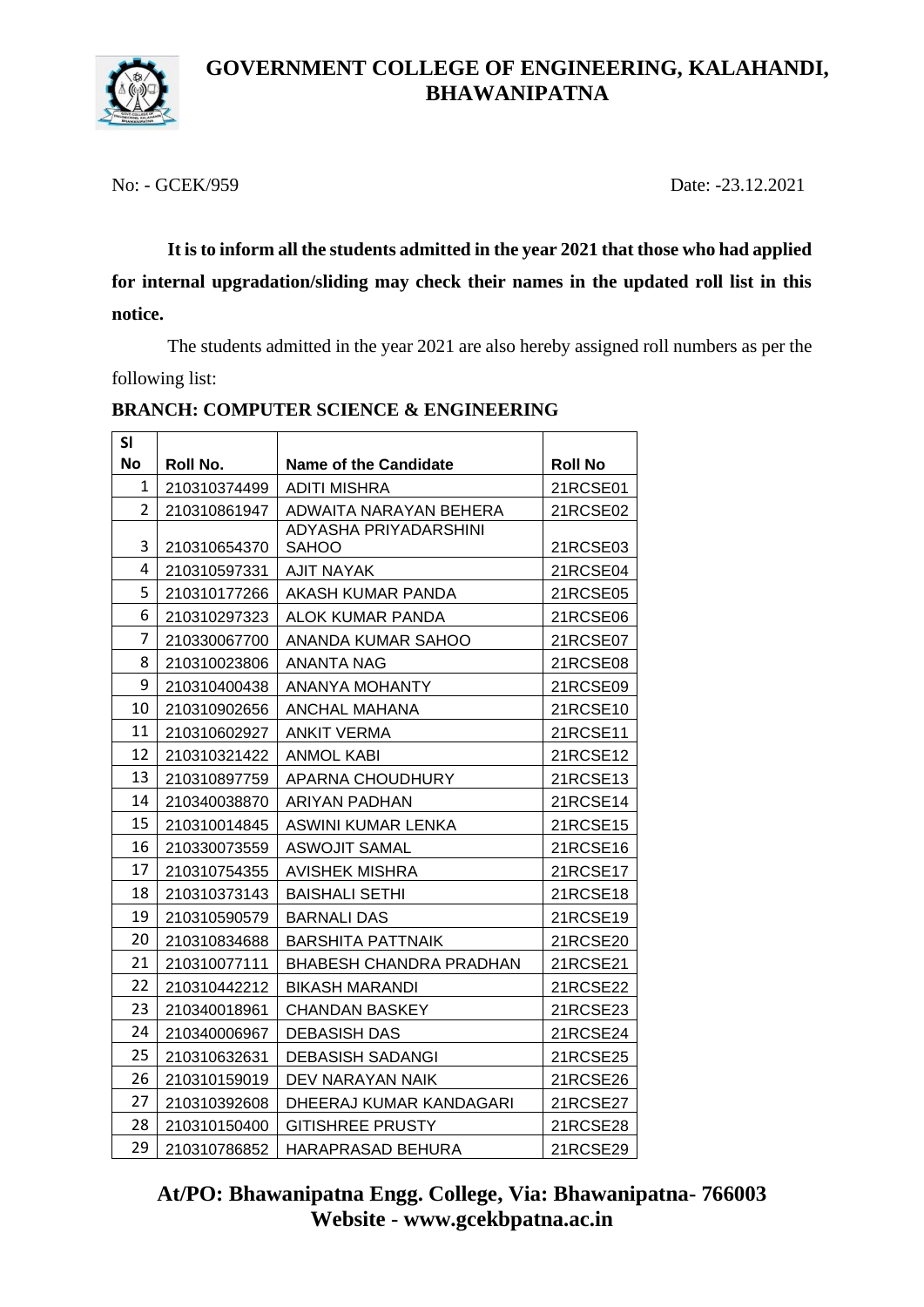

| 30 | 210310235737 | <b>HARSH KESHRI</b>    | 21RCSE30 |
|----|--------------|------------------------|----------|
| 31 | 210310808395 | <b>JAGNYASENI NAIK</b> | 21RCSE31 |
| 32 | 210330063113 | JIVAN JYOTI SATAPATHY  | 21RCSE32 |
| 33 | 210310176778 | <b>JOGALAXMI RATH</b>  | 21RCSE33 |
| 34 | 210310246276 | LALIT KUMAR SETHI      | 21RCSE34 |
| 35 | 210310177762 | <b>LOKANATH PANDA</b>  | 21RCSE35 |
| 36 | 210340008620 | MANORANJAN MOHARANA    | 21RCSE36 |
| 37 | 210310480214 | <b>MOUSUMI NAYAK</b>   | 21RCSE37 |
| 38 | 210310156854 | N NABRAJ REDDY         | 21RCSE38 |
| 39 | 210310204761 | NRUSINGH PRASAD SWAIN  | 21RCSE39 |
| 40 | 210310895486 | PRATIK RANJAN SAHU     | 21RCSE40 |
| 41 | 210310448018 | RAJSEKHAR PANDA        | 21RCSE41 |
| 42 | 210310672553 | REESIKA PRADHAN        | 21RCSE42 |
| 43 | 210310022965 | ROHAN BEHERA           | 21RCSE43 |
| 44 | 210310733285 | ROHIT KUMAR BARADA     | 21RCSE44 |
| 45 | 210310201387 | RUDRA NARAYAN SAHOO    | 21RCSE45 |
| 46 | 210310874014 | SANGEETA MISHRA        | 21RCSE46 |
| 47 | 210310817351 | SANJITA NAYAK          | 21RCSE47 |
| 48 | 210310688925 | SANTOSH KUMAR PATI     | 21RCSE48 |
| 49 | 210330066330 | SASMITA RANI MOHANTA   | 21RCSE49 |
| 50 | 210340057711 | SHIBA PRASAD DASH      | 21RCSE50 |
| 51 | 210340006475 | SHREETAM MISHRA        | 21RCSE51 |
| 52 | 210310493610 | SHUBHAM DAS MOHAPATRA  | 21RCSE52 |
| 53 | 210340026244 | SOUMYA RANJAN KHATUA   | 21RCSE53 |
| 54 | 210330019658 | SOUMYA RANJAN SAHU     | 21RCSE54 |
| 55 | 210320025747 | SOURAV KUMAR ROUT      | 21RCSE55 |
| 56 | 210310627191 | SUBHAM KUMAR PALA      | 21RCSE56 |
| 57 | 210310411014 | SUBHAM MALLIK          | 21RCSE57 |
| 58 | 210310105127 | <b>SURAJ SAHU</b>      | 21RCSE58 |
| 59 | 210330075861 | SWADHIN RANJAN PATRA   | 21RCSE59 |
| 60 | 210310528868 | SWAGATIKA MALLICK      | 21RCSE60 |
| 61 | 210310437137 | <b>UPENDRA KAMILA</b>  | 21RCSE61 |

### **BRANCH: CIVIL ENGINEERING**

| SI        |              |                              |                |
|-----------|--------------|------------------------------|----------------|
| <b>No</b> | Roll No.     | <b>Name of the Candidate</b> | <b>Roll No</b> |
| 1         | 214061007812 | <b>AKASH BARIK</b>           | 21RCE01        |
| 2         | 210310831223 | AKASH KUMAR MEHER            | 21RCE02        |
| 3         | 214061007924 | <b>ANAND SOREN</b>           | 21RCE03        |
| 4         | 210310396262 | AYAN MOHANTY                 | 21RCE04        |
| 5         | 210310277595 | <b>BARSHARANI BEHERA</b>     | 21RCE05        |
|           |              | <b>BISHNUPRIYA</b>           |                |
| 6         | 210330072885 | <b>PRADHAN</b>               | 21RCE06        |
|           | 210310394979 | <b>BISMAYAL PARIDA</b>       | 21RCE07        |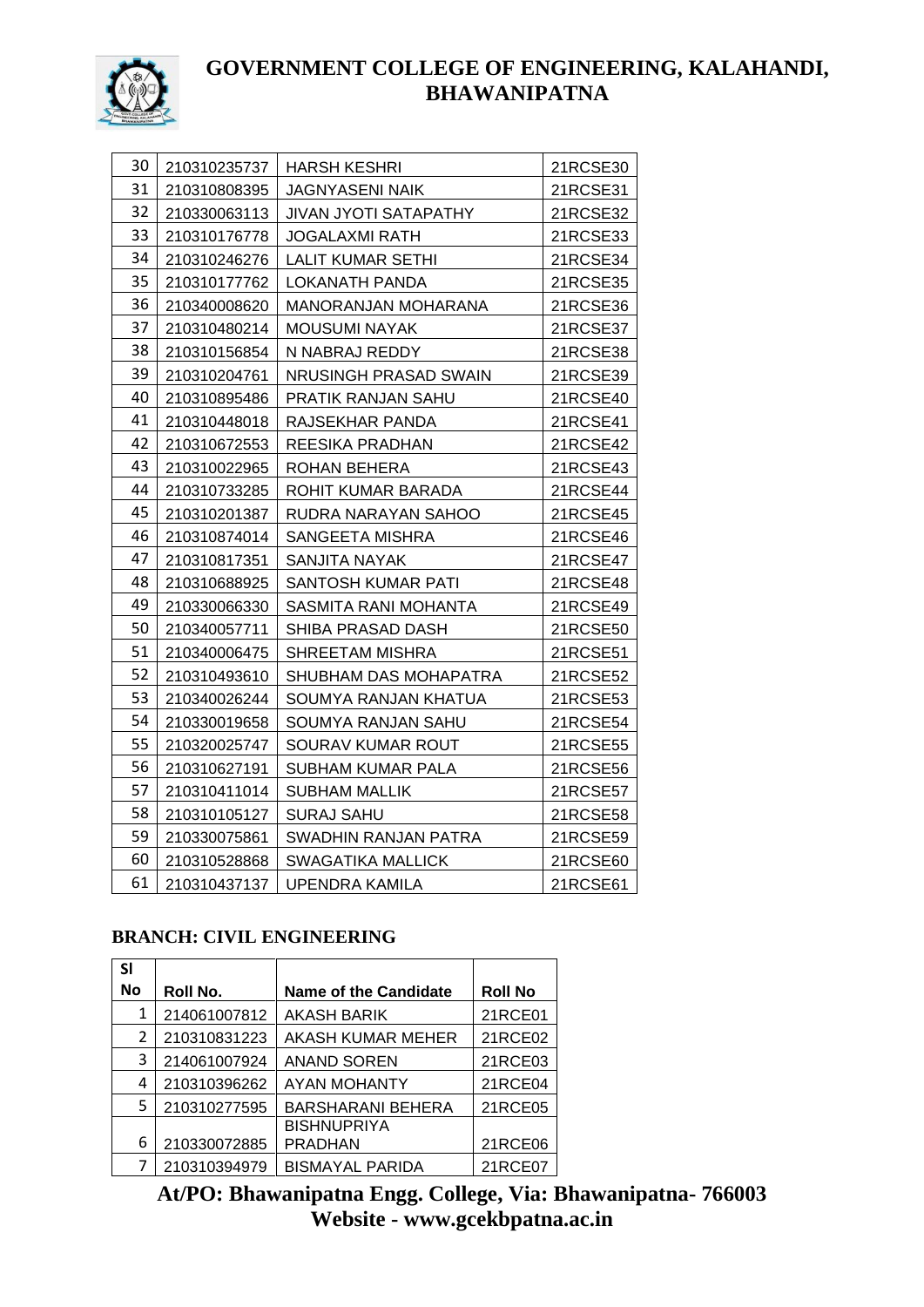

| 8  | 210310461396 | CHINMAYA PRADHAN       | 21RCE08 |
|----|--------------|------------------------|---------|
| 9  | 214061007790 | GAGAN KUMAR BHOI       | 21RCE09 |
| 10 | 210340039976 | <b>KESHAB AGRAWAL</b>  | 21RCE10 |
| 11 | 210320036708 | KUNAL BAG              | 21RCE11 |
| 12 | 210340006335 | LIPSA SETH             | 21RCE12 |
| 13 | 210310532130 | MAMATA SUNYANI         | 21RCE13 |
| 14 | 214061002778 | SATYABRATA BEHERA      | 21RCE14 |
| 15 | 214061008026 | SHRUTI NAIK            | 21RCE15 |
| 16 | 210330024499 | SOUMYARANJAN<br>PARIDA | 21RCE16 |
| 17 | 210340028930 | <b>SRITAM BAG</b>      | 21RCE17 |
| 18 | 210340007600 | SUBHASHREE LENKA       | 21RCE18 |
| 19 | 210340056680 | SUNANDA TANTY          | 21RCE19 |
| 20 | 214061003727 | SURYAKANTA BEHERA      | 21RCE20 |
| 21 | 210320036321 | SURYAKANTA ROUT        | 21RCE21 |

#### **BRANCH: ELECTRICAL ENGINEERING**

| SI        |              |                              |                |
|-----------|--------------|------------------------------|----------------|
| <b>No</b> | Roll No.     | <b>Name of the Candidate</b> | <b>Roll No</b> |
| 1         | 214061008566 | ABHIJIT KANDAY               | 21REE01        |
| 2         | 210340035278 | ADITYA PANDA                 | 21REE02        |
| 3         | 210340002570 | ASHIS DEHURY                 | 21REE03        |
| 4         | 214061000392 | <b>ASHIS KUMAR SWAIN</b>     | 21REE04        |
| 5         | 210310649171 | <b>BIDYANSU DAS</b>          | 21REE05        |
| 6         | 210340009665 | BISWARANJAN BEHERA           | 21REE06        |
| 7         | 214061005082 | <b>DIBYAJYOTI BARIK</b>      | 21REE07        |
| 8         | 210310055373 | <b>HARDEV SINGH</b>          | 21REE08        |
| 9         | 214061008576 | <b>HARISHANKAR SAHOO</b>     | 21REE09        |
| 10        | 214061003699 | <b>KUNAL BARIK</b>           | 21REE10        |
| 11        | 210340002797 | <b>MAHARUDRA BISWAL</b>      | 21REE11        |
| 12        | 214061002365 | <b>NETRAMANI BAGH</b>        | 21REE12        |
| 13        | 210340039941 | PRASANTA KUMAR<br>PRADHAN    | 21REE13        |
| 14        | 214061002116 | <b>PRINCE BHARTI</b>         | 21REE14        |
| 15        | 210320041735 | PRIYANSHU BEHERA             | 21REE15        |
| 16        | 210310377691 | SAGAR SOURAV CHAND           | 21REE16        |
| 17        | 210330069623 | SANDIP BHUYAN                | 21REE17        |
| 18        | 214061011039 | SANJEEB KUMAR BAGH           | 21REE18        |
| 19        | 210310317842 | SUBHAM PATTANAYAK            | 21REE19        |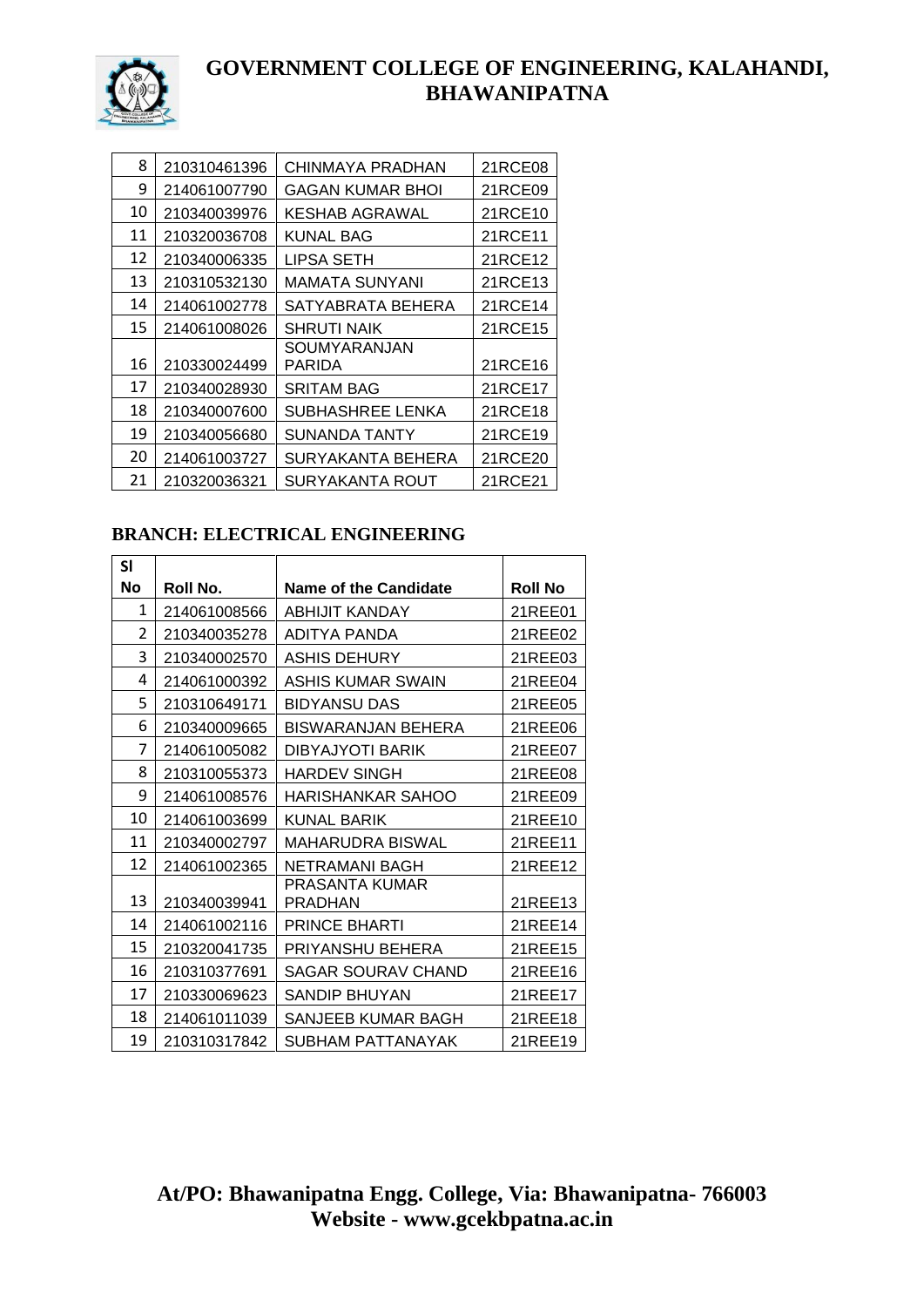

### **BRANCH: MECHANICAL ENGINEERING**

| SI        |              |                                         |                |
|-----------|--------------|-----------------------------------------|----------------|
| <b>No</b> | Roll No.     | <b>Name of the Candidate</b>            | <b>Roll No</b> |
| 1         | 210340055001 | <b>ABHIJEET DASH</b>                    | 21RME01        |
| 2         | 210310624299 | <b>ABINASH BISOI</b>                    | 21RME02        |
| 3         | 210310390259 | <b>ADARSHA GOUTAM</b><br><b>KANUNGO</b> | 21RME03        |
| 4         | 214061001980 | ADYASHA NAYAK                           | 21RME04        |
| 5         | 210330082029 | <b>ARIJIT SATAPATHY</b>                 | 21RME05        |
| 6         | 210340038838 | ASISH PRADHAN                           | 21RME06        |
| 7         | 210340056801 | <b>BANDAN KUMAR RATH</b>                | 21RME07        |
| 8         | 210310825618 | CHANDAN KUMAR RANA                      | 21RME08        |
| 9         | 210330083035 | DINESH KUMAR SAMAL                      | 21RME09        |
| 10        | 210310698156 | <b>GADADALA NITIN KUMAR</b>             | 21RME10        |
| 11        | 210340020799 | <b>GANESH DEHURY</b>                    | 21RME11        |
| 12        | 210330083086 | HIMANSHU SHEKHAR DALEI                  | 21RME12        |
| 13        | 210340023990 | JAGADISH PRASAD NAYAK                   | 21RME13        |
| 14        | 214061003780 | K. VENKATESH                            | 21RME14        |
| 15        | 214061010222 | <b>KARTIKESWAR MAHALIK</b>              | 21RME15        |
| 16        | 214061008810 | <b>MOHAN SAHOO</b>                      | 21RME16        |
| 17        | 214061008585 | PRABHASH CHANDRA<br><b>BISWAL</b>       | 21RME17        |
| 18        | 214061005666 | PRABHUDATTA DASH                        | 21RME18        |
| 19        | 210310830453 | RUDRA PRASAD GOUDA                      | 21RME19        |
| 20        | 210340016077 | <b>SHAKTI PRASAD PRADHAN</b>            | 21RME20        |
| 21        | 210340003226 | SIBA SANKAR MALIK                       | 21RME21        |
| 22        | 214061005145 | SMRUTI RANJAN DAS                       | 21RME22        |
| 23        | 210310531782 | <b>SUBHASISH PALAI</b>                  | 21RME23        |
| 24        | 214061010372 | <b>SWATI NATH</b>                       | 21RME24        |

**Further, it is informed that the first-year students are assigned faculty members as MENTORS and senior students as GUIDE(s) as per the following table:**

| <b>SL NO</b> | ROLL NO.       | <b>BRANCH</b>        | <b>NAME OF FACULTY</b> | <b>NAME OF STUDENT</b> |
|--------------|----------------|----------------------|------------------------|------------------------|
|              |                |                      | <b>MENTOR</b>          | <b>GUIDE</b>           |
|              |                |                      |                        | Ruchismita Mahakud     |
|              | <b>21RCE01</b> |                      | Dr. Subidita Pattnaik  | (4 <sup>th</sup> Year) |
|              | to             | <b>CE</b>            | (Assistant Professor,  | 7657085631             |
|              |                |                      |                        | <b>Sunil Mohanta</b>   |
|              | <b>21RCE21</b> | Dept. of Humanities) | (3 <sup>rd</sup> Year) |                        |
|              |                |                      |                        | 7077463632             |